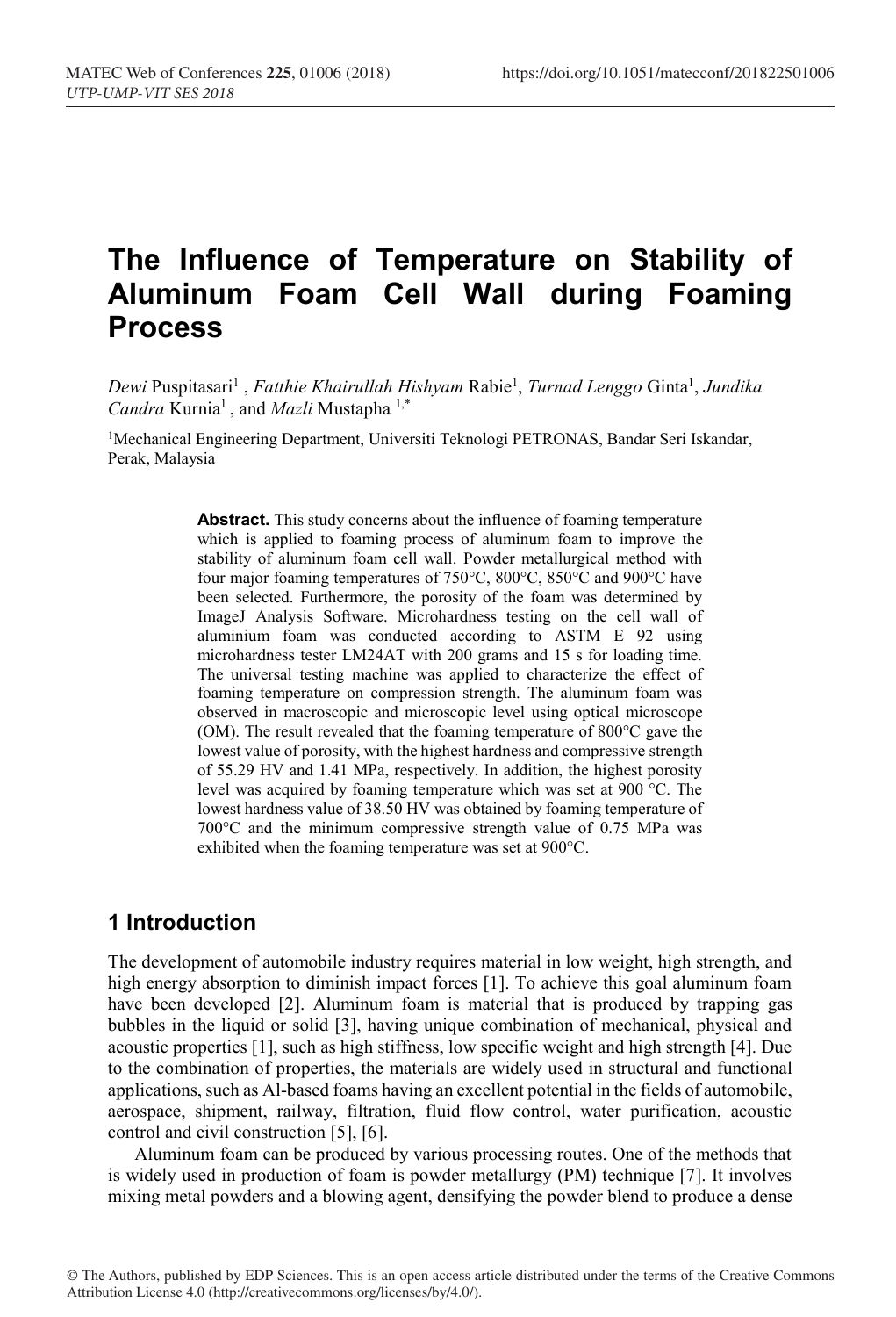precursor. Afterwards the foaming process is initiated by heating the dense precursor above its melting temperature [8]. The microstructure changes during foaming process have a significant influence on the quality of the final product [9]. The quality of final structure of the solidified foam depend on foaming temperature during foaming process [10]. According to the Miyoshi et al [11], the stability of the bubble size and the total volume of porosity related to the carbon dioxide gas content in the melted alloy are measured by the growth rate between a bubble and solid interface that is influenced by foaming temperature. Kumar et al [12] investigate the effect of the foaming temperature on polyhedron structure of aluminum foam and they found that the resulting the cell size and porosity was increased with elevated foaming temperature. Furthermore, it is necessary to obtain the optimum foaming temperature during foaming process since the melt flow could impede the rate of cell coarsening. In this study, the closed cell aluminum foam will be produced trough powder metallurgy technique with different combination of foaming temperature during foaming process. The effect of foaming temperature on the stability of aluminum foam during foaming process will be studied to determine the optimum parameter of temperature during foaming process in order to improve the stability of cell wall closed cell aluminum foam.

### **2 Methodology**

Aluminum powder ( $>99\%$  purity, 20) and Titanium hydride ( $>99.5\%$  purity,  $<50$ ) powders were used as a precursor and blowing agent, respectively. In the powder compaction process, aluminum and titanium hydride were mixed with the ratio of 1:0.3 to produce 100-gram precursor materials. The process is followed by compaction of powder using compaction die with constant force of 450N, then precursor is ready to be foamed. As mentioned before, there are four major temperatures that will be selected namely 750°C, 800°C, 850°C and 900°C with constant foaming time of three minutes. The specimens were then undergone furnace cooling process. The aluminum foam was mounted by using hot mounting machine with carbon as a resin for easy of handing. Grinding was carried out with P480, P680 and P1200 abrasive papers. After grinding, polishing process is needed to ensure the sample is mirror finishing stage by using P700 diamond polishing reagent, the specimens were etched using Keller's etchant (distilled water of 190 ml, HNO3 of 5 ml, HCl of 3 ml, and HF of 2 ml). The aluminum foams are observed for macroscopic and microscopic level by using optical microscope (OM). Leica Application Suite (LAS V4.5) software was used to analyses the micrographs. The ImageJ Analysis Software was applied to investigate the area of porosity of the aluminum foam. Moreover, from the total area of porosity measurement, the selection of optimum temperature can be determined. Microhardness test on cell wall nodes was conducted according to ASTM E384 using microhardness tester LM247AT. Three hardness readings were taken on each node and the average was calculated. Microhardness value is defined as the ratio between the applied load and the total area of indented that produce the loading of draw pyramid. The Vickers microhardness can be classified using Equation 1[13].

$$
HV = 1.8545 X \left(\frac{F}{d^2}\right) \tag{1}
$$

where F was denoted as load force in gram force (gf) and d was average diagonal of mark  $(\mu m)$ . The compression test specimens were cut in the dimension. Quasi static compression test was conducted by universal testing machine (max load 50 kN) with computer interface for data acquisition and control. The test was carried out under displacement control with a cross head speed of 1 mm s-1 according to standard test method for compressive properties of rigid cellular plastics (ASTM D 1621-00). Compressive strength was determined as the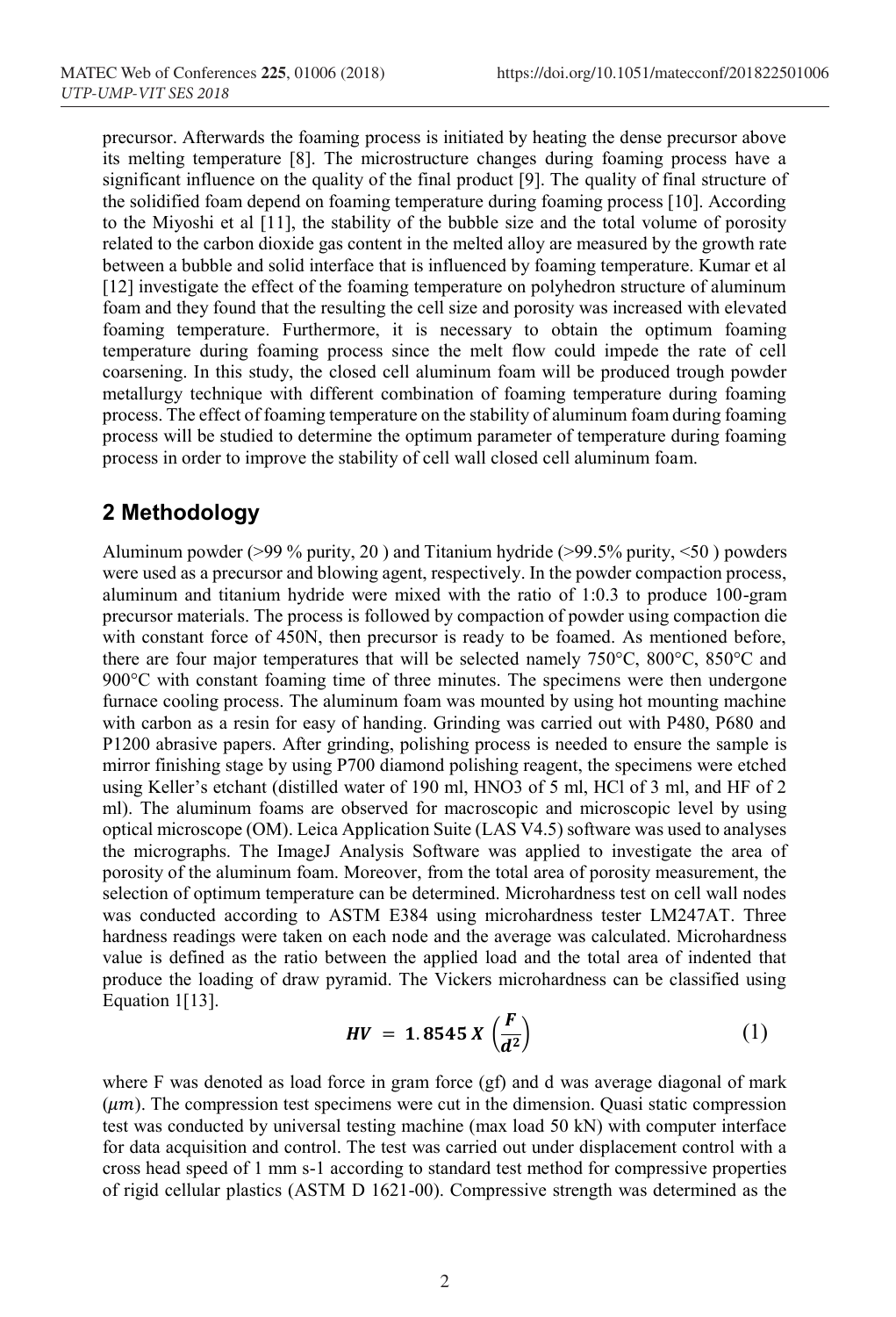upper limit of the elastic region beyond which the cells undergo irreversible deformation or the first peak stress on the stress-strain curve [14].

### **3 Result and discussion**

#### **3.1 Porosity and cell wall behaviour**

Figure 1 shows cross sectional area images of the aluminum foam for measurement purposed. These samples need to be at threshold condition before undergoing analyzing process with the quality of 8-bit. The samples which was found at 800°C and 850°C possess uniform porosity ad rigid cell wall structure in Figure 1b and 1c. The unstable cell wall structure with high porosity were exhibited by samples which were formed at 750°C and 900 °C, respectively as shows in Figure 1a and 1d. The porosity of the samples with different foaming temperature ranging from 750 °C to 900 °C using ImageJ analysis software in shown in Figure 2. The area of porosity on macroscopic and microscopic level of each sample are shown on Figure 3. It can be seen that the total area of porosity decrease with the foaming temperature is increased to 800°C. The amount of porosity however is increased when the foaming temperature is increased from 850°C to 900 °C. This behavior suggests that the aluminum has not fully undergone the foaming process at 750°C. When the aluminum was foamed at 800°C and 850°C respectively, a uniform porosity was observed. These phenomena are due to the instability in the foaming behavior which decrease the viscosity of the aluminum melt during the elevated foam temperature. Similar observed was also reported by Song et al [15] where the pore morphology develops to a homogeneous particle when foaming temperature rises. Commonly, the pore morphology of Al foams becomes inhomogeneous with increasing foaming temperature.





**Fig. 1.** Cross Sectional area at foaming aluminum: (a) 750℃, (b) 800℃, (c) 850℃ and (e) 900℃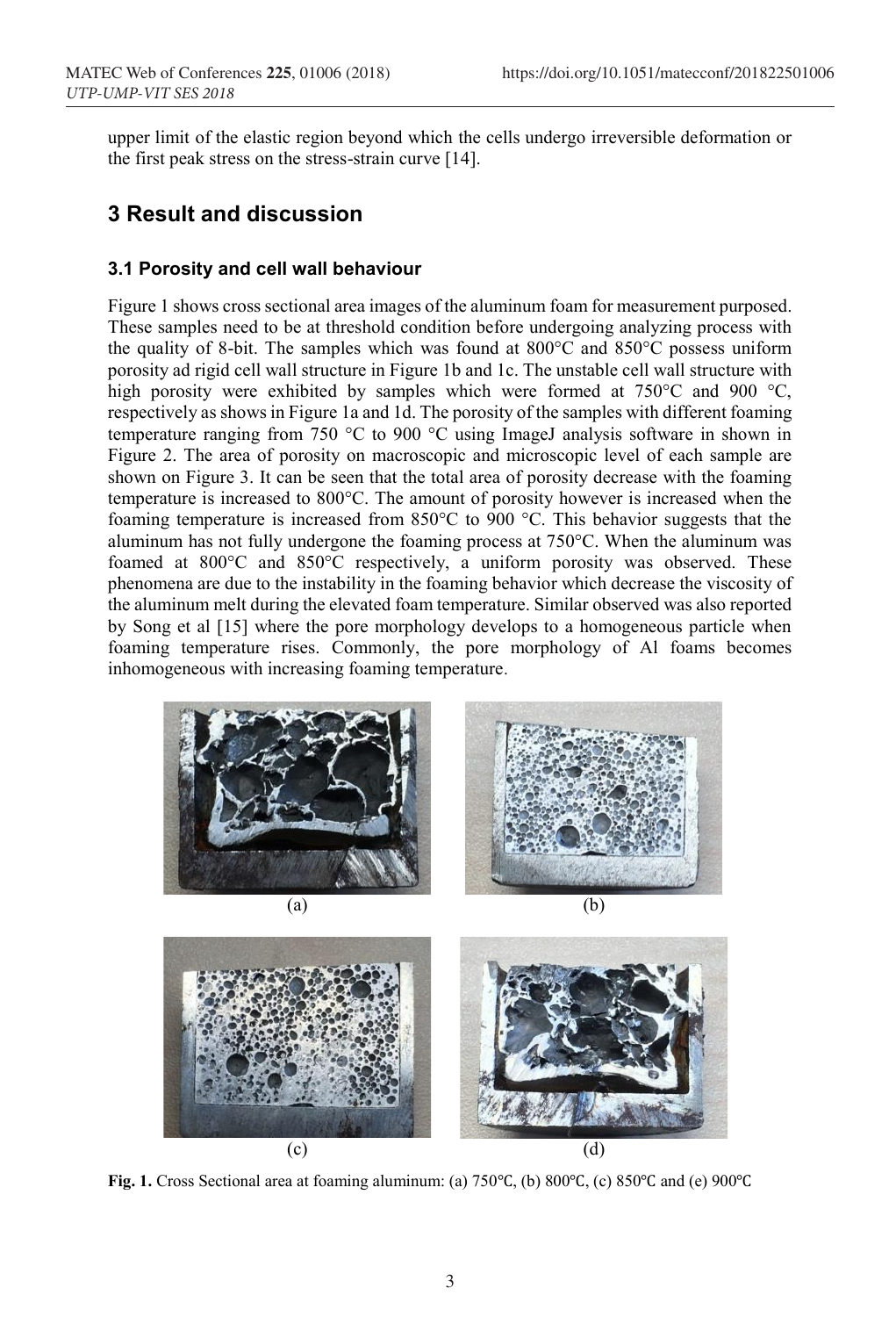

**Fig. 2.** Porosity Located on ImageJ Analysis Software on: (a) 750℃, (b) 800℃, (c) 850℃ and (d) 900℃



**Fig. 3**. Porosity on macroscopic and microscopic of each sample

#### **3.2 Microhardness value of aluminum foam**

Further analysis is conducted with the hardness test by using micro-Vickers hardness with the force of 200 gf (gram force) of load. The graph of hardness value of aluminum foam with different foaming temperature is presented in Figure 4. As shown in the figure, sample 2 shows the highest hardness value of 55.29 HV. This is due to the fact that the samples have uniform porosity and rigid cell wall structure which are attached closer to each other as being observed via macroscopic and microscopic level. Sample 4 shows the lowest hardness value of 38.5 HV due to the presence of highest amount of non-uniformed porosity with detected cell wall structure.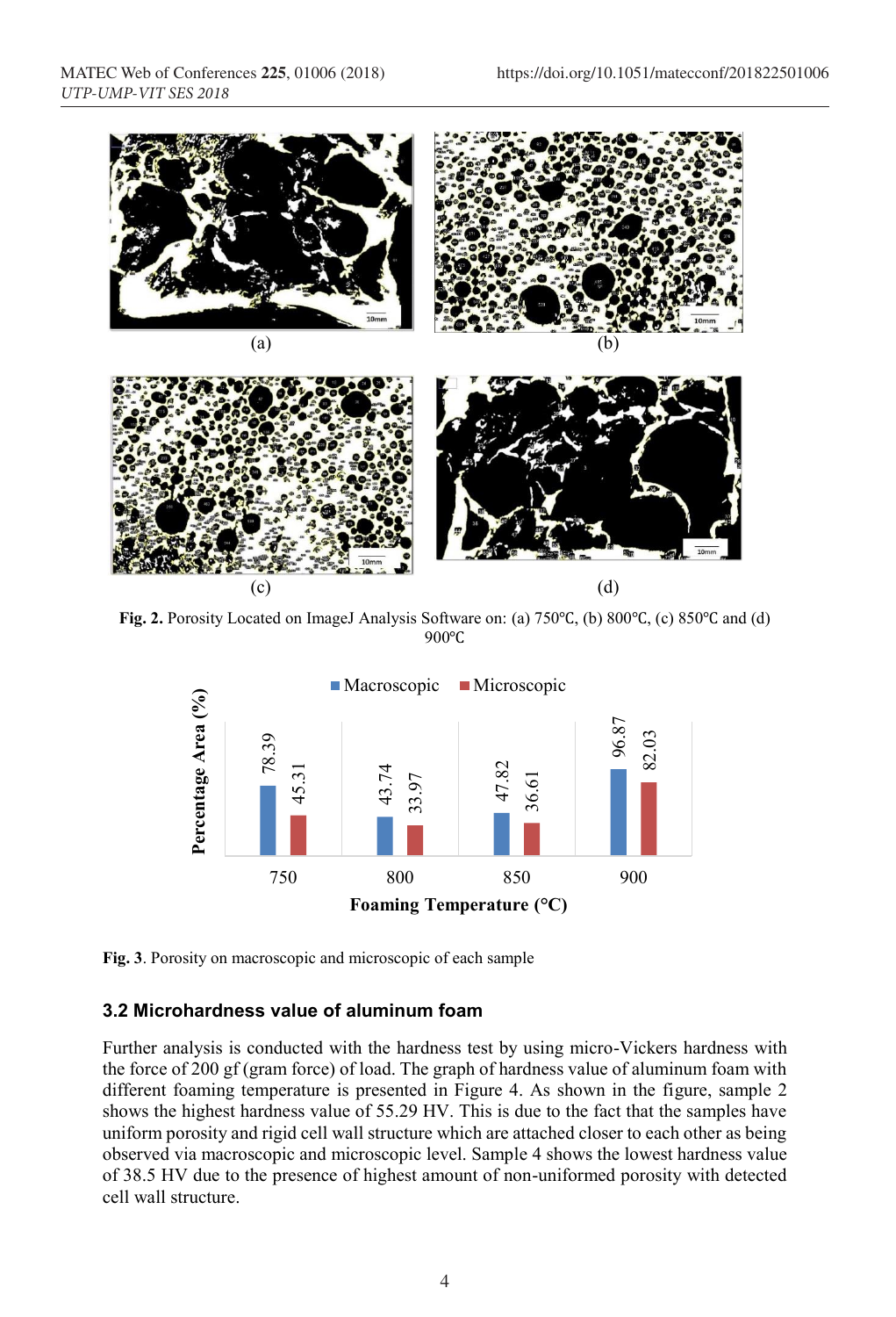

**Fig. 4**. Microhardness value of aluminum foam with different foaming temperature

#### **3.3 Compression strength**

Figure 5 shows the compressive stress-strain curves of the aluminum foams with different foaming temperature and the compressive strength values for 750 ℃, 800℃, 850℃, and 900℃ are 1.1 MPa, 1.41 MPa, 1.23 MPa, and 0.75MPa, respectively. The stress-strain curves were commonly characterized by an initial elastic response, followed by a deformation "plateau" with a positive slop and finally a transition to densification [16]. Throughout the compression testing, the collapse of the closed cell aluminum foam was analyzed through layer by layer, starting at the top propagation until full densification occurs [17]. From the result obtained, it can be found that sample 2 had the highest compression strength value of 1.41 MPa with the shortest deformation of plateau due to the small and uniform pores of the samples. Meanwhile sample 4 has the smallest compressive strength value but greater plateau deformation. This observation it due to the present of large size and no uniform porosity in the samples which made the sample takes longer time to fully flattened during compression. As explained by Yu et al. [18] explain that the larger diameter of the cell size will produce inhomogeneity of density and the stress drop ratio will develop into larger.



**Fig. 5**. Stress-strain graph of aluminum foam with different foaming temperature